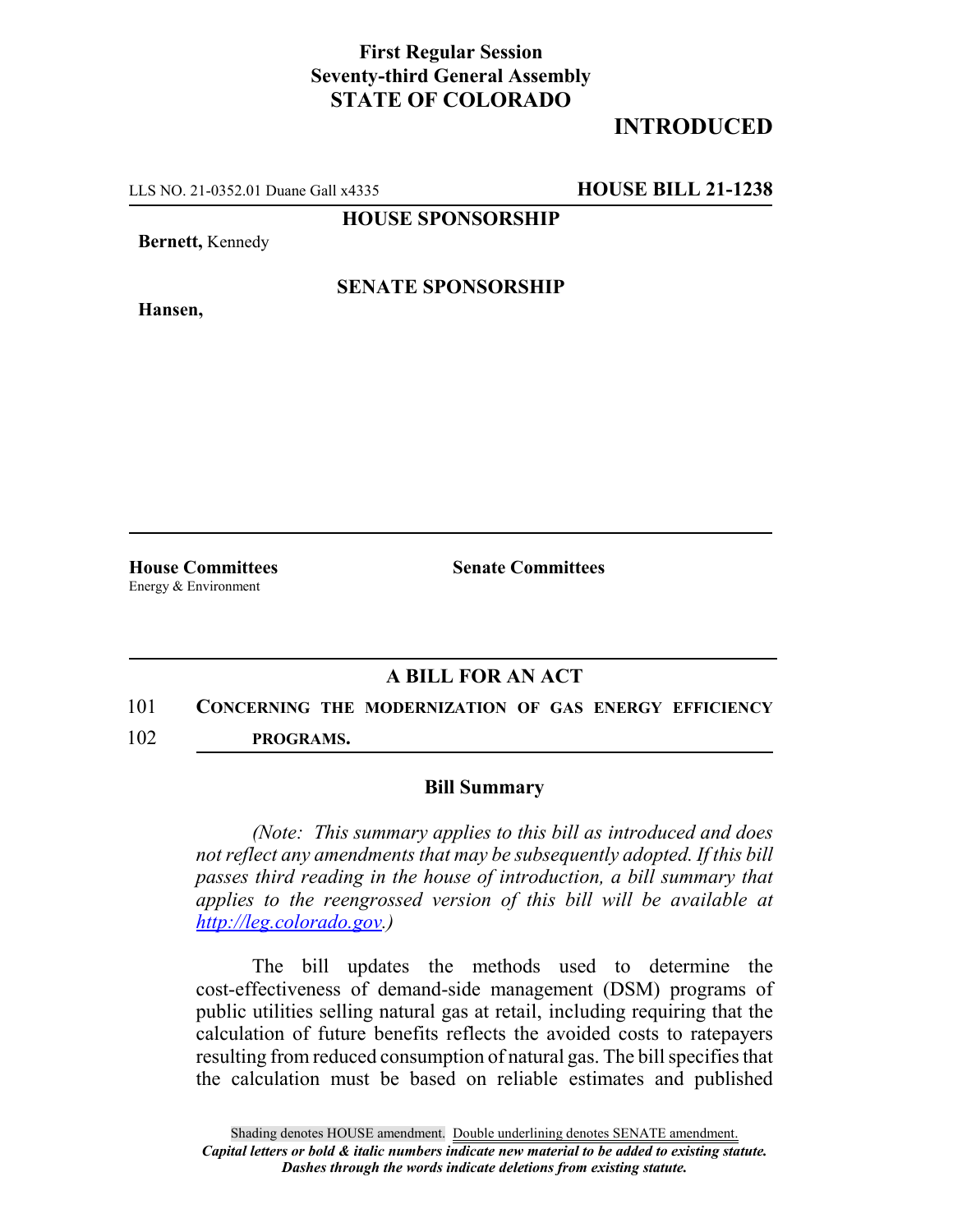scientific data and must include methane emissions. In addition, the bill adds savings targets and budget control mechanisms to the approval process for gas DSM programs, paralleling the existing process that applies to electric DSM programs.

*Be it enacted by the General Assembly of the State of Colorado:*

 **SECTION 1. Legislative declaration.** (1) The general assembly finds and determines that:

 (a) Demand-side management (DSM) programs promote energy efficiency, saving utility ratepayers money and reducing energy consumption over a long period for a relatively small initial investment;

 (b) Colorado law gives public utilities incentives to invest in DSM programs but conditions those incentives on a requirement that the DSM programs, taken as a whole, be cost-effective;

 (c) Changes to the metrics used to determine the cost-effectiveness of DSM programs will more realistically account for their value, benefitting ratepayers economically while simultaneously reducing the greenhouse gas emissions of Colorado's gas utilities; and

 (d) As a result of legislation passed in 2019, the Colorado air quality control commission is undertaking statewide assessments of greenhouse gas emissions, including emissions of not only carbon dioxide but also methane, which is often released in the process of natural gas production and distribution, and other greenhouse gases in the calculation of environmental costs. Leading climate scientists state that mitigation of short-lived pollutants such as methane can play a significant role in slowing the rate of climate change while producing many co-benefits for human health and food security.

(2) Therefore, the general assembly declares that it is in the public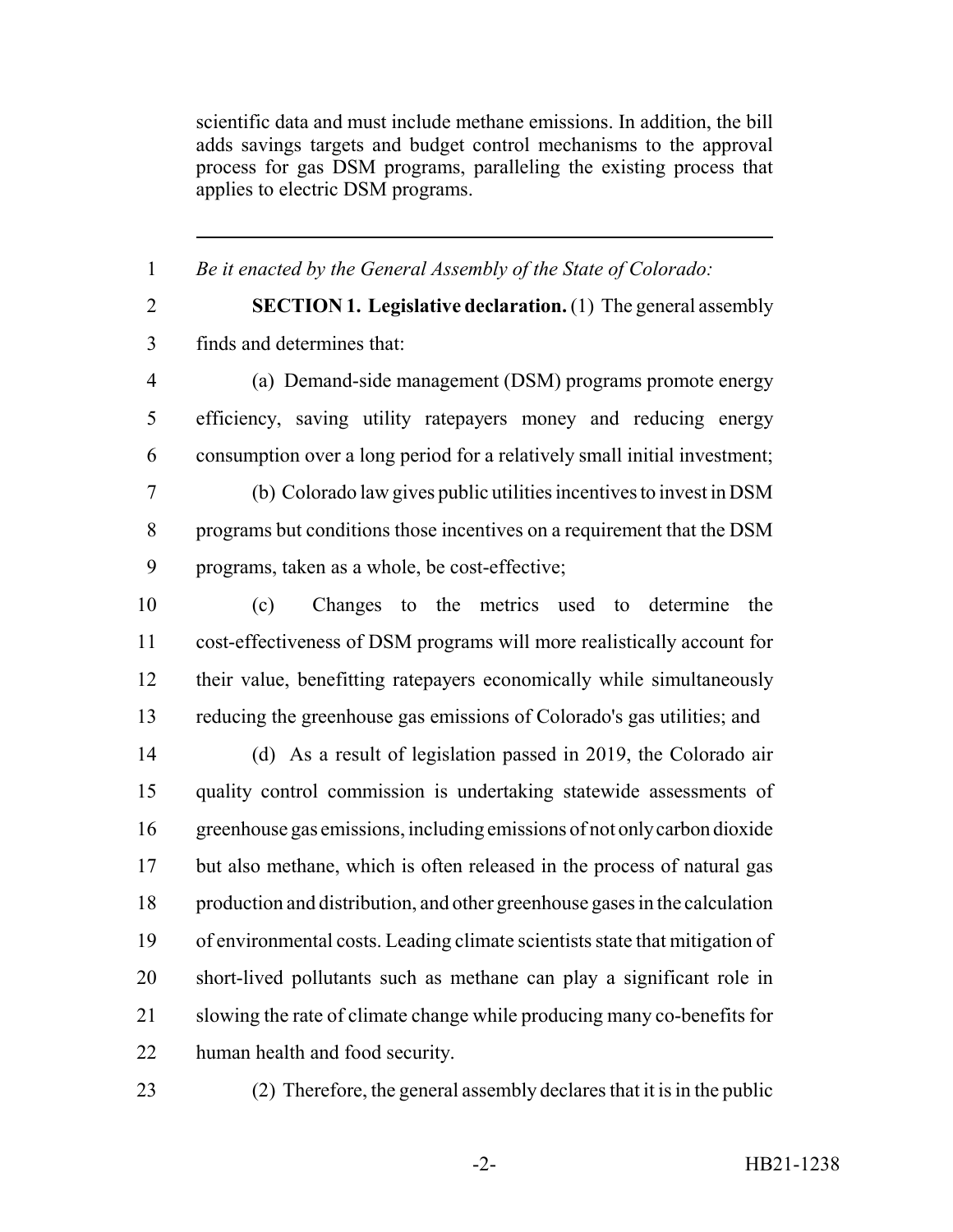interest to:

 (a) Update the methods used to determine the cost-effectiveness of gas DSM programs;

 (b) Incorporate into the cost-effectiveness determinations the most recent and accurate assessments of the social costs of greenhouse gas emissions, including carbon dioxide and methane emissions, while recognizing that future assessments likely will provide still more favorable estimates of the long-term value of current investments in gas DSM programs;

 (c) Ensure that a significant portion of gas DSM program expenditures be targeted to improve energy efficiency in income-qualified households;

 (d) Direct the public utilities commission to incorporate into its evaluations of DSM program the costs of greenhouse gas emissions, including the social cost of carbon dioxide and methane leaked or emitted into the atmosphere; and

 (e) Direct the public utilities commission to set savings targets for gas utility DSM plans based upon the maximum cost-effective and achievable level of savings.

 **SECTION 2.** In Colorado Revised Statutes, 40-1-102, **amend** (5) and (6); and **add** (1.1) as follows:

 **40-1-102. Definitions.** As used in articles 1 to 7 of this title 40, unless the context otherwise requires:

 (1.1) "BEHIND-THE-METER THERMAL RENEWABLE SOURCE" MEANS A TECHNOLOGY THROUGH WHICH A UTILITY CUSTOMER ACCESSES A RENEWABLE HEATING OR COOLING SOURCE TO SERVE THE CUSTOMER'S ELECTRIC OR HEATING NEEDS FOR ONE OR MORE END USES, INCLUDING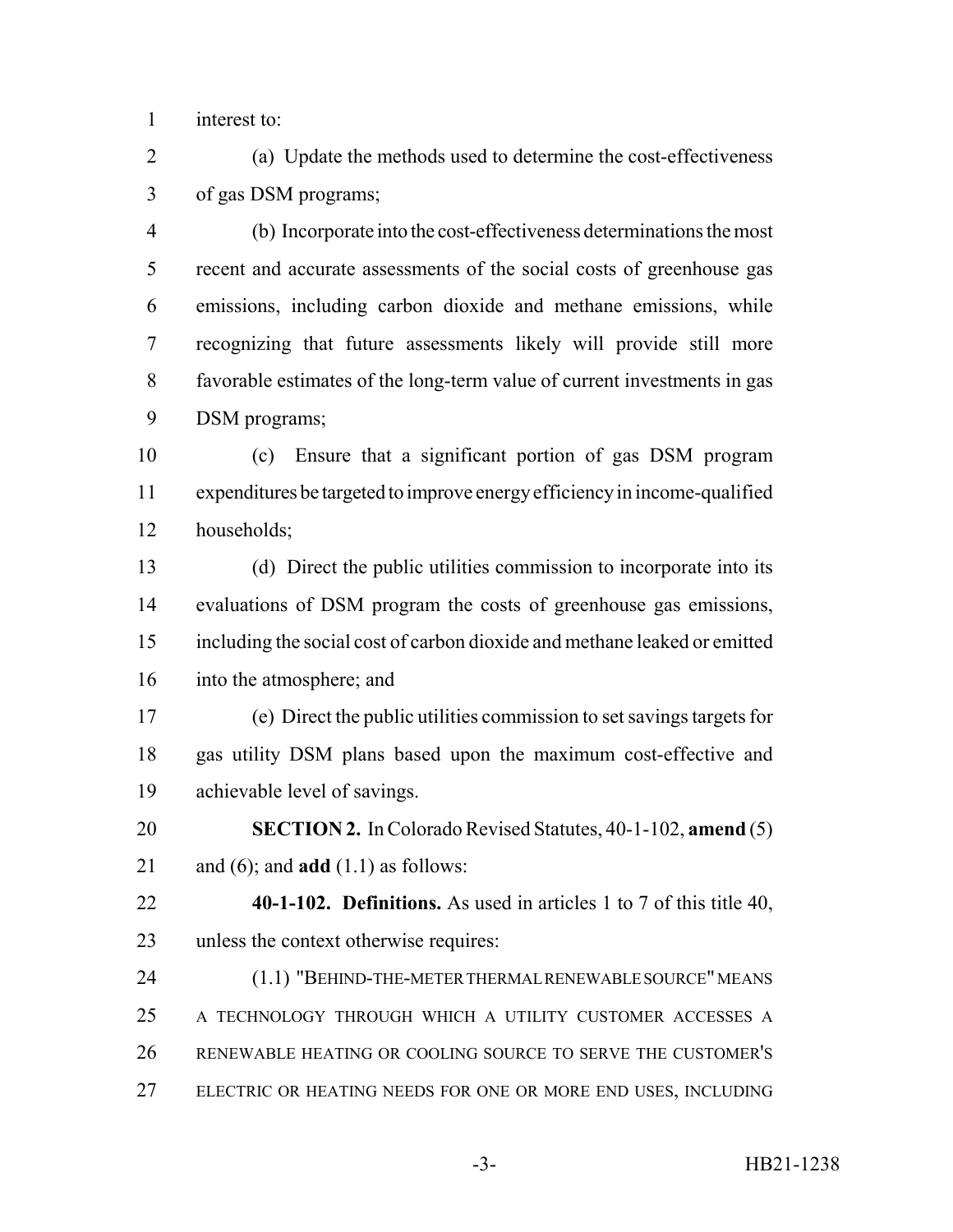WATER HEATING, SPACE HEATING OR COOLING, OR INDUSTRIAL PROCESSES,

IF THE USE OF THAT TECHNOLOGY:

(a) REDUCES SYSTEM COSTS FOR THE UTILITY'S CUSTOMERS;

(b) REDUCES NET GREENHOUSE GAS EMISSIONS; OR

 (c) PROVIDES FOR A MORE EFFICIENT UTILIZATION OF GRID RESOURCES.

 (5) (a) "Cost-effective", with reference to a natural gas or electric demand-side management program or related measure, means having a benefit-cost ratio greater than one.

 (b) In calculating the benefit-cost ratio, the benefits shall MUST 11 include, but are not limited to IN A BASE CASE, the following, as applicable:

 (I) The utility's avoided generation, transmission, distribution, capacity, and energy costs;

 (II) The valuation of avoided GREENHOUSE GAS emissions, CALCULATED AS THE SOCIAL COST OF CARBON DIOXIDE IN ACCORDANCE WITH SECTIONS 40-3.2-106 AND 40-3.2-107 AND THE SOCIAL COST OF METHANE IN ACCORDANCE WITH SECTION 40-3.2-107, AS SEPARATE ITEMS 19 IN THE COST-BENEFIT CALCULATION; and

20 (III) Nonenergy OTHER COSTS OR benefits as determined by the commission.

22 (c) In calculating the benefit-cost ratio, the costs shall MUST 23 include but are not limited to, utility and participant expenditures for the following, as applicable:

 (I) Program design, administration, evaluation, advertising, and promotion;

(II) Customer education;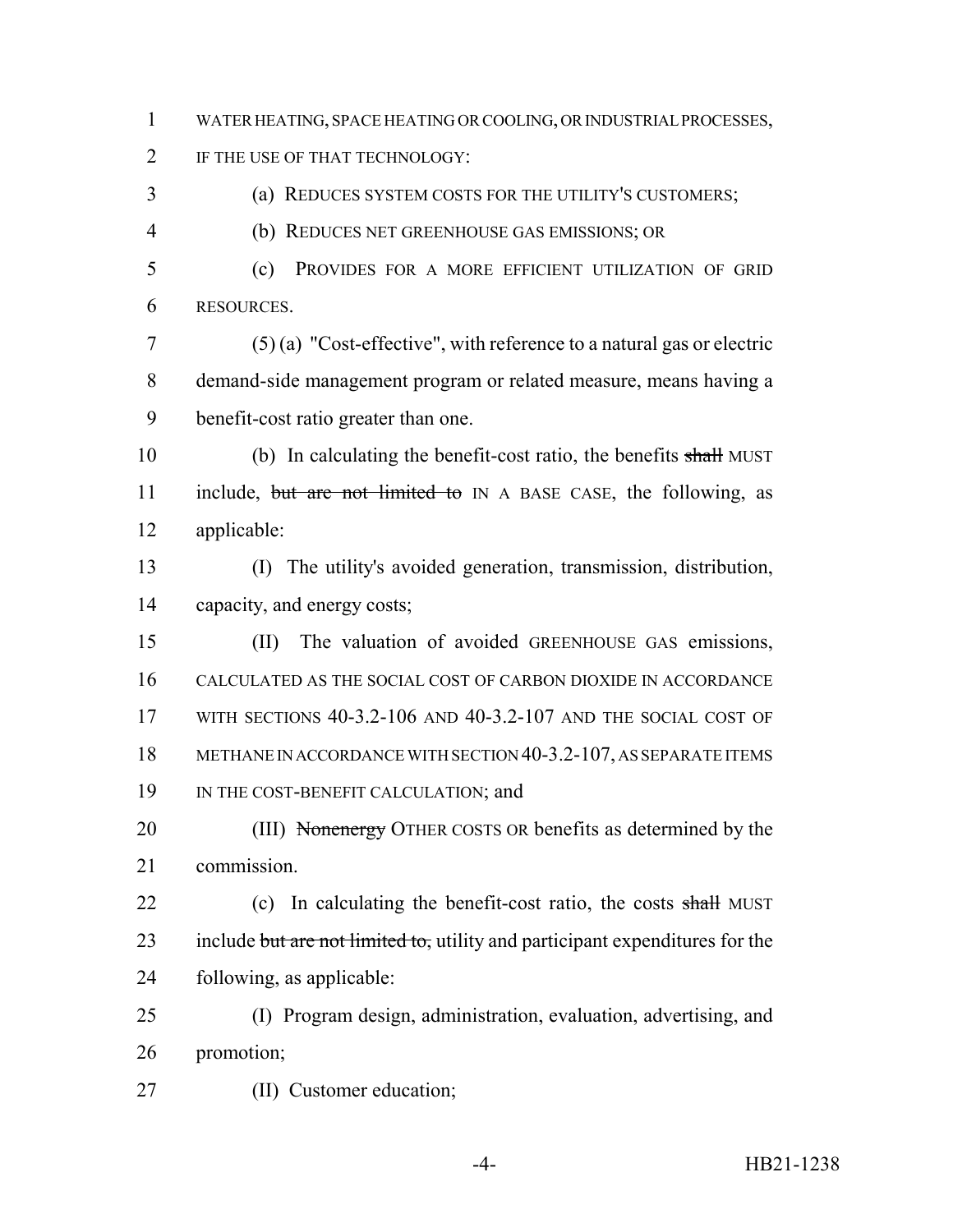(III) Incentives and discounts;

(IV) Capital costs; and

(V) Operation and maintenance expenses.

 (d) IN ADDITION TO THE BASE CASE ANALYSIS OF COST-EFFECTIVENESS DESCRIBED IN SUBSECTION (5)(b) OF THIS SECTION, A UTILITY MAY PROVIDE A CASE THAT DOES NOT INCLUDE THE SOCIAL COSTS OF METHANE AND CARBON DIOXIDE.

 (6) "Demand-side management programs" or "DSM programs" means ANY OF THE FOLLOWING PROGRAMS OR COMBINATION OF PROGRAMS:

 (a) Energy efficiency, INCLUDING WEATHERIZATION AND INSULATION;

- (b) Conservation;
- (c) Load management;

 (d) BENEFICIAL ELECTRIFICATION, AS DEFINED IN SECTION 16  $40-3.2-106(6)(a)$ ; and

17 (e) Demand response programs. or any combination of these programs.

 **SECTION 3.** In Colorado Revised Statutes, 40-2-123, **amend** (1)(b) as follows:

 **40-2-123. New energy technologies - consideration by commission - incentives - definitions - legislative declaration.** (1) (b) (I) The commission may give consideration to the likelihood of new environmental regulation and the risk of higher future costs associated with the emission of greenhouse gases such as carbon dioxide AND METHANE when it considers utility proposals to acquire resources 27 Where utilities eliminate or reduce carbon dioxide emissions through the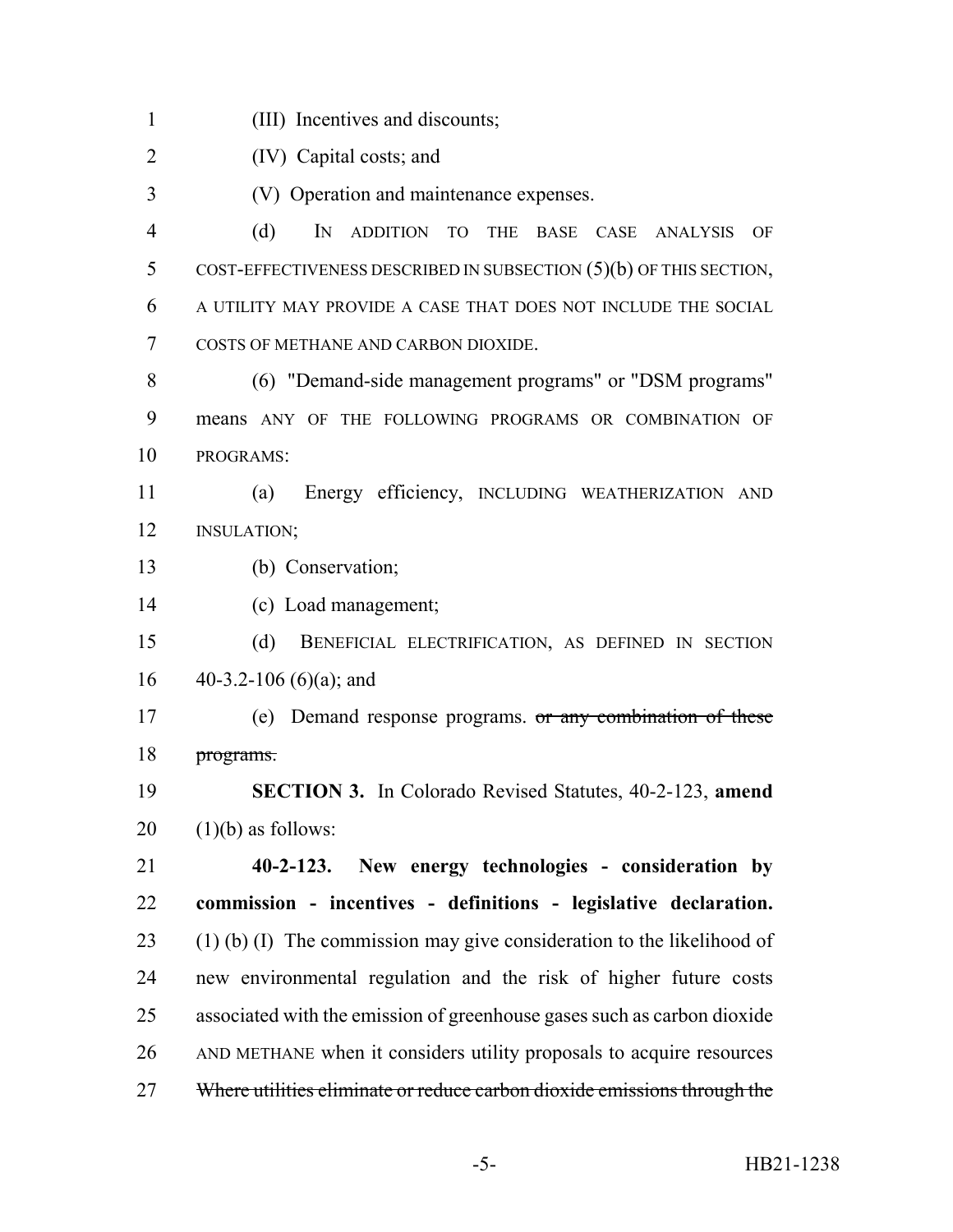use of capture and sequestration, the commission may consider the 2 benefits of using carbon dioxide for enhanced oil recovery or other uses OR TO IMPLEMENT DSM PROGRAMS. THE COMMISSION SHALL COLLABORATE WITH THE AIR QUALITY CONTROL COMMISSION TO ENSURE THAT ANY EMISSIONS REDUCTIONS ACHIEVED THROUGH GAS DSM PROGRAMS ARE APPROPRIATELY ACCOUNTED FOR IN MEETING THE STATE'S GREENHOUSE GAS REDUCTION GOALS.

 (II) FOR PURPOSES OF EVALUATING A GAS DSM PROGRAM OR MEASURE THAT INCORPORATES INNOVATIVE TECHNOLOGIES WITH THE POTENTIAL FOR SIGNIFICANT IMPACT, SUCH AS ENERGY-SAVING TECHNOLOGIES THAT GO BEYOND WHAT IS ACHIEVABLE USING ENERGY EFFICIENCY MEASURES ALONE, THE COMMISSION MAY FIND THE PROGRAM 13 OR MEASURE COST-EFFECTIVE, NOTWITHSTANDING SECTION 40-1-102 (5)(a), EVEN IF ITS INITIAL BENEFIT-COST RATIO IS NOT GREATER THAN ONE WHEN CALCULATED USING CURRENTLY AVAILABLE DATA AND ASSUMPTIONS.

 **SECTION 4.** In Colorado Revised Statutes, 40-3.2-103, **amend** (1), (2) introductory portion, (2)(a), (2)(b), and (3); and **add** (2.5) and (3.5) as follows:

 **40-3.2-103. Gas distribution utility demand-side management programs - recovery of costs.** (1) On or before September 30, 2007 , the 22 commission shall commence a rule-making proceeding, as described in 23 subsection (2) of this section COMMENCING IN 2022 AND NO LESS FREQUENTLY THAN EVERY FOUR YEARS THEREAFTER, EACH INVESTOR-OWNED GAS DISTRIBUTION UTILITY, ALSO REFERRED TO IN THIS SECTION AS A "GAS UTILITY", SHALL FILE AN APPLICATION TO OPEN A DSM 27 STRATEGIC ISSUES PROCEEDING to develop expenditure and ENERGY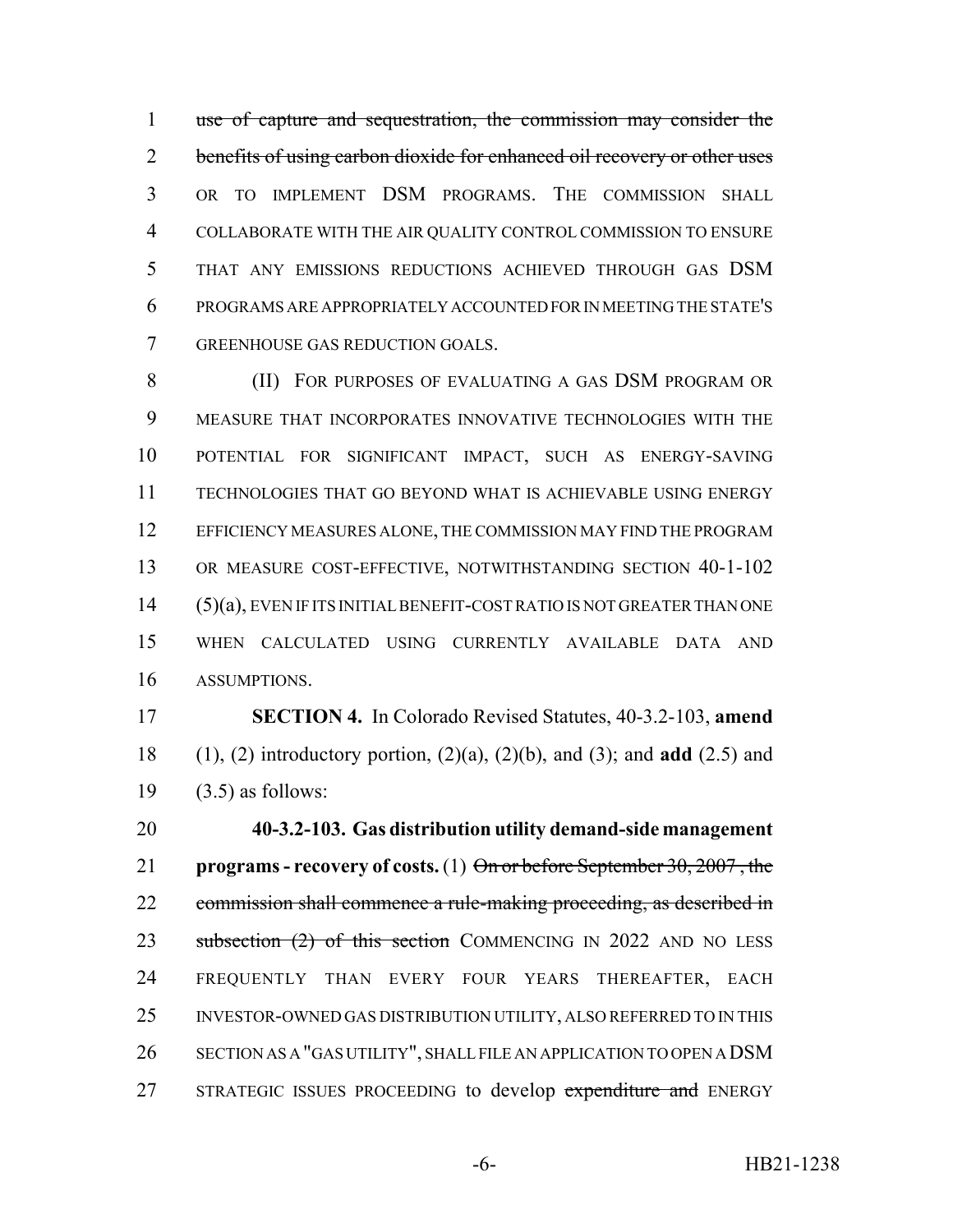SAVINGS TARGETS TO BE ACHIEVED BY THE GAS UTILITY, TAKING INTO ACCOUNT ITS POTENTIAL FOR COST-EFFECTIVE DEMAND-SIDE MANAGEMENT AS WELL AS COLORADO'S GREENHOUSE GAS REDUCTION GOALS. THE COMMISSION SHALL, AS PART OF APPROVING A GAS UTILITY'S GAS DSM STRATEGIC ISSUES APPLICATION, ALSO DEVELOP AN ESTIMATED DSM BUDGET COMMENSURATE WITH natural gas savings targets, funding and cost-recovery mechanisms, and a financial bonus structure for 8 demand-side management DSM programs implemented by an investor-owned gas distribution utility, also referred to in this section as  $a''$  gas utility" A GAS UTILITY.

11 (2) As part of the rule-making proceeding DEVELOPMENT OF TARGETS, MECHANISMS, AND A BONUS STRUCTURE required by subsection (1) of this section, the commission shall:

14 (a) Adopt AN ESTIMATED BUDGET FOR DSM program expenditure targets equal to at least one-half of one percent of a natural gas utility's revenues from its full service customers in the year prior to setting such 17 targets EXPENDITURES COMMENSURATE WITH THE ENERGY SAVINGS TARGETS ESTABLISHED BY THE COMMISSION;

 (b) Establish DSM program ENERGY savings targets that are 20 commensurate with program expenditures and expressed in terms of an 21 amount of gas saved per unit of program expenditures CONSISTENT WITH ACHIEVING THE GREENHOUSE GAS REDUCTION TARGETS IN SECTION  $25-7-102$   $(2)(g)$ , TAKE INTO CONSIDERATION NEW CLEAN ENERGY TECHNOLOGIES AS CONTEMPLATED BY SECTION 40-2-123, AND REFLECT THE MAXIMUM COST-EFFECTIVE AND ACHIEVABLE NATURAL GAS SAVINGS POTENTIAL FOR THE GAS UTILITY CONSISTENT WITH THE NEEDS OF ITS FULL-SERVICE CUSTOMERS;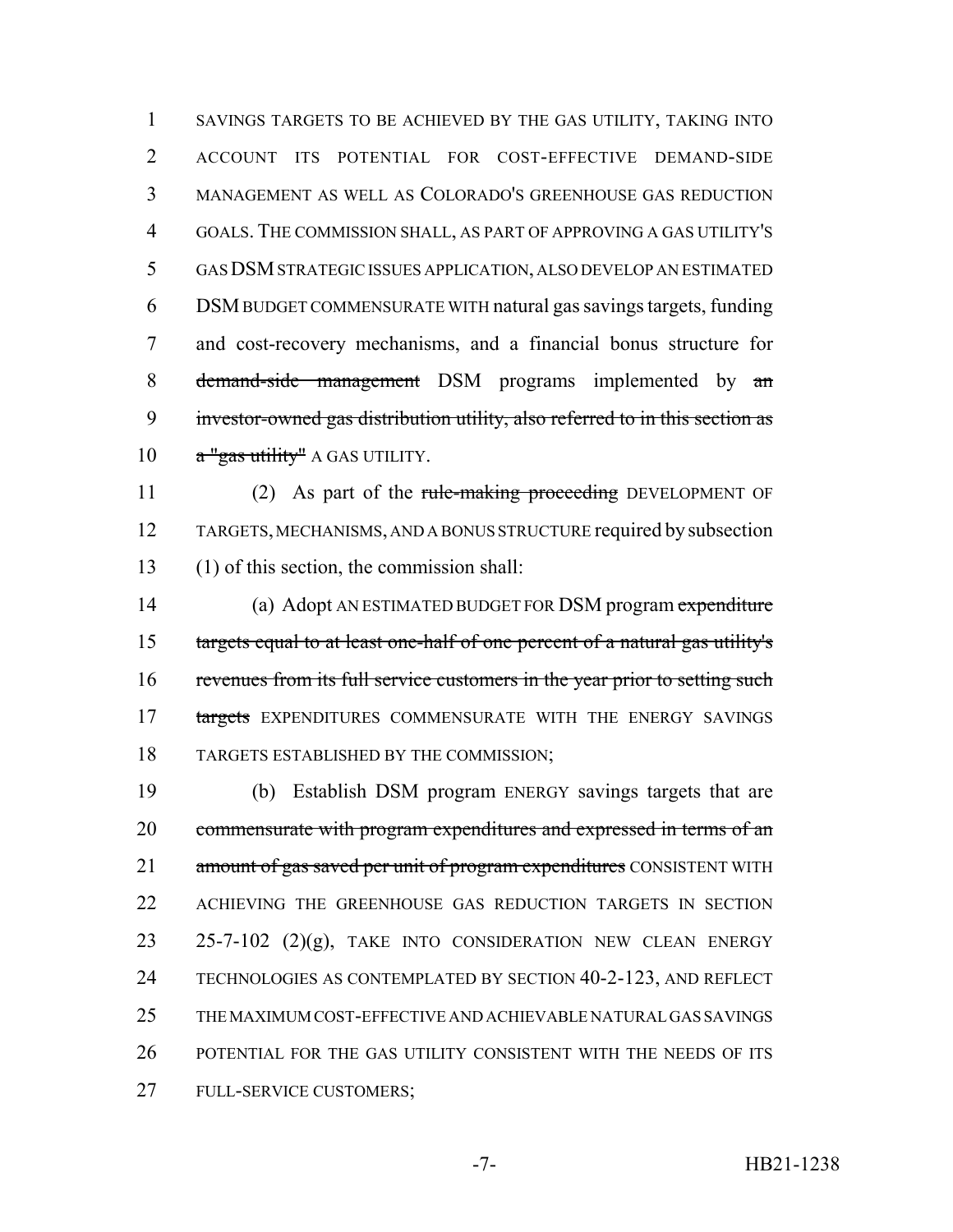(2.5) FOR GAS UTILITIES WITH FEWER THAN TWO HUNDRED FIFTY THOUSAND FULL-SERVICE CUSTOMERS, THE COMMISSION MAY ESTABLISH ENERGY SAVINGS TARGETS, A BUDGET FOR GAS DSM PROGRAM EXPENDITURES, FUNDING AND COST-RECOVERY MECHANISMS, AND A FINANCIAL BONUS STRUCTURE IN THE SAME PROCEEDING IN WHICH THE UTILITY'S GAS DSM PROGRAM PLAN IS SUBMITTED FOR APPROVAL.

 (3) Within twelve months After the completion of the rule-making 8 required by DEVELOPMENT OF THE TARGETS, MECHANISMS, AND BONUS STRUCTURE AS DESCRIBED IN subsection (1) of this section, each gas utility shall:

11 (a) (I) Develop and begin implementing a set of cost-effective GAS 12 DSM programs for its full service customers. Such programs shall be of 13 the gas utility's choosing, taking into account the characteristics of the gas 14 utility and its customers. One or more programs may PROGRAM PLANS DESIGNED TO MEET OR EXCEED THE ENERGY SAVINGS TARGETS ESTABLISHED BY THE COMMISSION.

 (II) GAS DSM PROGRAM PLANS MAY BE COMBINED WITH ELECTRIC DSM PROGRAM PLANS, BENEFICIAL ELECTRIFICATION PLANS, OR OTHER PLANS THAT REDUCE ENERGY CONSUMPTION OR GREENHOUSE GAS 20 EMISSIONS. EXCEPT AS OTHERWISE PROVIDED IN SUBSECTIONS (3)(a)(III) AND  $(3)(a)(IV)$  OF THIS SECTION, ONE OR MORE OF THE GAS DSM PROGRAMS OR MEASURES, REPRESENTING AN AGGREGATE TOTAL OF AT LEAST TWENTY-FIVE PERCENT OF OVERALL RESIDENTIAL GAS DSM PROGRAM EXPENDITURES, INCLUDING EXPENDITURES SERVING 25 INCOME-QUALIFIED HOUSEHOLDS, MUST be targeted to low-income 26 RESIDENTIAL customers and, if so, may be provided directly by the gas 27 utility or indirectly through financial support of conservation programs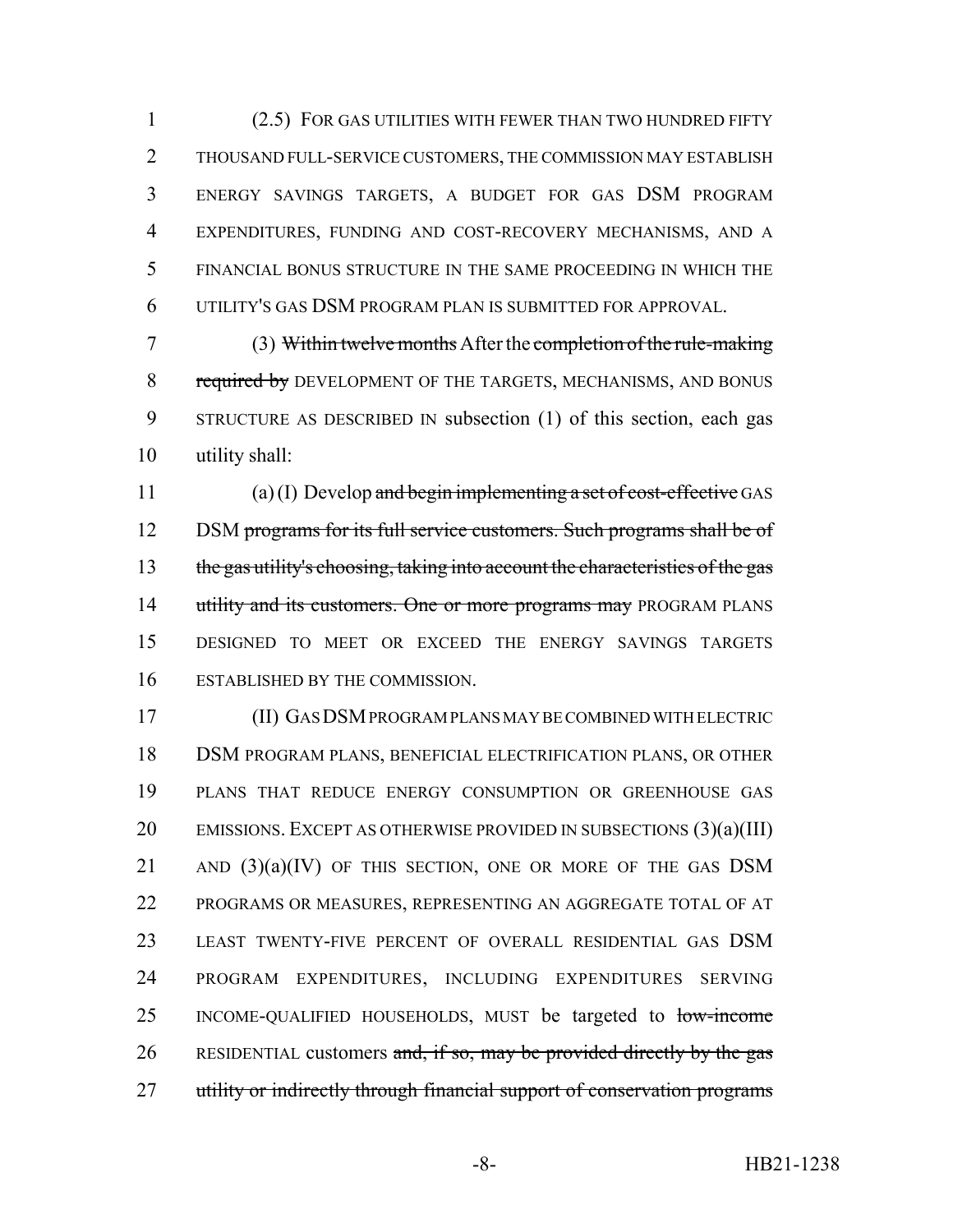1 for low-income households administered by the state IN INCOME-QUALIFIED HOUSEHOLDS.

 (III) IN THE CASE OF A GAS UTILITY WITH FEWER THAN FIFTY THOUSAND FULL-SERVICE CUSTOMERS, AND EXCEPT AS OTHERWISE 5 PROVIDED IN SUBSECTION  $(3)(a)(IV)$  OF THIS SECTION, ONE OR MORE OF THE GAS DSM PROGRAMS OR MEASURES, REPRESENTING AN AGGREGATE TOTAL OF AT LEAST FIFTEEN PERCENT OF OVERALL RESIDENTIAL GAS DSM PROGRAM EXPENDITURES, INCLUDING EXPENDITURES SERVING INCOME-QUALIFIED HOUSEHOLDS, MUST BE TARGETED TO RESIDENTIAL CUSTOMERS IN INCOME-QUALIFIED HOUSEHOLDS.

11 (IV) ON OR AFTER JANUARY 1, 2026, THE COMMISSION MAY COMMENCE PROCEEDINGS TO ADJUST THE PERCENTAGE SPECIFIED IN 13 SUBSECTION  $(3)(a)(II)$  OR  $(3)(a)(III)$  OF THIS SECTION IN LIGHT OF CHANGED CIRCUMSTANCES, SO LONG AS THE RESULTING PERCENTAGES REPRESENT A SIGNIFICANT PORTION OF GAS DSM PROGRAM EXPENDITURES AND CONTINUE TO MAKE PROGRESS TOWARD ACHIEVEMENT OF COLORADO'S ENERGY EFFICIENCY AND GREENHOUSE 18 GAS EMISSION REDUCTION GOALS.

 (b) In implementing APPROVED DSM programs, use reasonable efforts to maximize energy savings consistent with the annual energy efficiency budget.

22 (3.5) TO MEET THE ENERGY SAVINGS TARGETS ESTABLISHED BY THE COMMISSION IN ACCORDANCE WITH THIS SECTION, GAS UTILITIES SHALL CONSIDER INCLUDING INCENTIVES FOR CUSTOMERS TO UTILIZE BEHIND-THE-METER THERMAL RENEWABLE SOURCES. THE COMMISSION SHALL NOT PROHIBIT GAS UTILITIES FROM OFFERING PROGRAMS OR INCENTIVES THAT ENCOURAGE CUSTOMERS TO REPLACE GAS-FUELED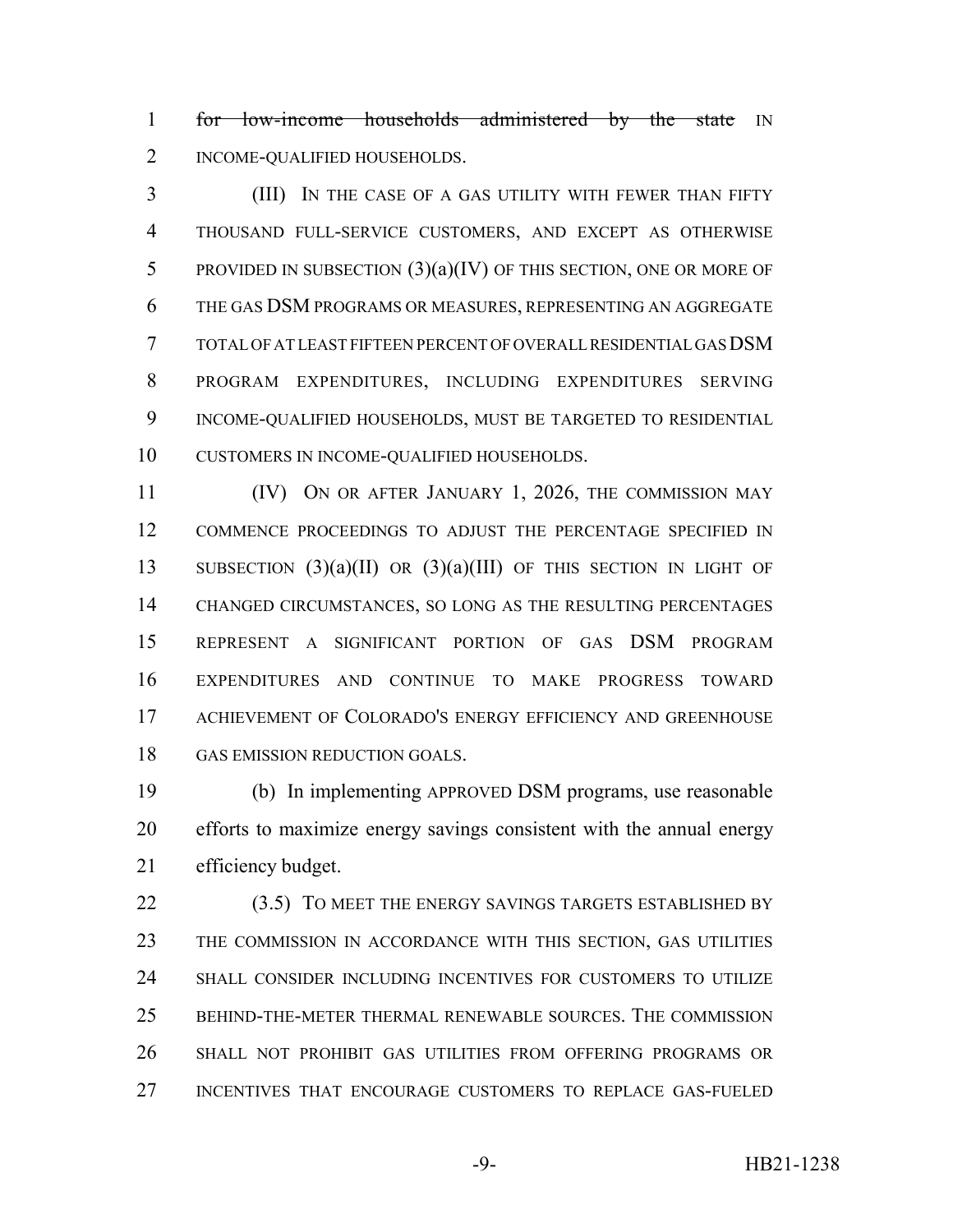APPLIANCES WITH EFFICIENT ELECTRIC APPLIANCES.

 **SECTION 5.** In Colorado Revised Statutes, 40-3.2-106, **amend** 3 (1) introductory portion,  $(1)(c)$ ,  $(4)$ , and  $(5)$ ; and **add**  $(1)(c.5)$  as follows: **40-3.2-106. Costs of pollution in utility planning - definitions - rules.** (1) The commission shall require an electric OR GAS public utility subject to commission jurisdiction to consider the cost of carbon dioxide 7 emissions, as set forth pursuant to IN subsection  $(4)$  of this section, when determining the cost, benefit, or net present value of any plan or proposal submitted in one of the following proceedings:

 (c) Applications related to, section 40-3.2-104; or THE COMMISSION'S EVALUATION OF, PROGRAMS ADOPTED UNDER SECTION 40-3.2-103;

 (c.5) APPLICATIONS RELATED TO, OR THE COMMISSION'S EVALUATION OF, PROGRAMS ADOPTED UNDER SECTION 40-3.2-104; OR

 (4) The commission shall base the cost of carbon dioxide emissions on the most recent assessment of the social cost of carbon dioxide developed by the federal government. Starting in 2020, the commission shall use a social cost of carbon dioxide of not less than forty-six dollars per short ton. The commission shall modify the cost of carbon dioxide emissions based on escalation rates of the 2020 base cost by an amount that is equal to or greater than the central value escalation 22 rates established in the technical support document. When calculating the cost of carbon dioxide emissions for any proceeding listed in subsection 24 (1) of this section, the commission shall use the same A discount rate as 25 that used to develop the federal FOR THE social cost of carbon dioxide as 26 set forth in THAT DOES NOT EXCEED THE LESSER OF TWO AND ONE-HALF PERCENT OR ANY LOWER VALUE ESTABLISHED BY THE MOST RECENT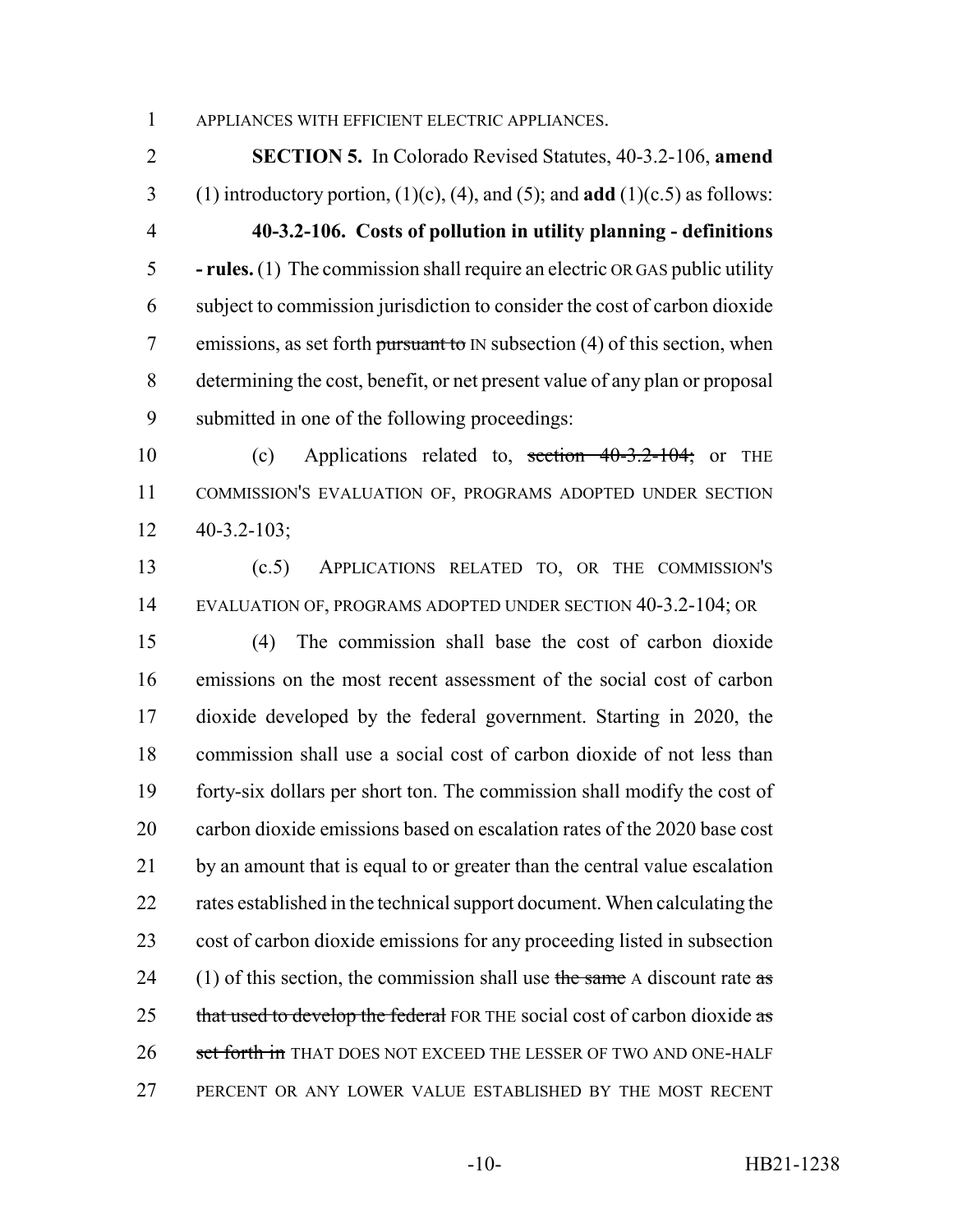AVAILABLE SUCCESSOR TO the technical support document. Notwithstanding the discount rate used to develop the social cost of carbon dioxide value over the planning period, the commission shall continue to discount any net present value analysis of any optimized resource portfolio in the electric resource planning process using discount rates that the commission deems appropriate.

 (5) IN THE BASE CASE ANALYSIS OF COST EFFECTIVENESS AS 8 DESCRIBED IN SECTION 40-1-102 (5)(b), the commission shall apply  $\alpha$  THE SOCIAL cost of carbon dioxide AND THE SOCIAL COST OF METHANE 10 emissions to the nonenergy benefits BENEFIT-COST CALCULATION for programs that are defined to be ENERGY EFFICIENCY OR beneficial electrification PROGRAMS OR THAT INCORPORATE BEHIND-THE-METER THERMAL RENEWABLE SOURCES.

 **SECTION 6.** In Colorado Revised Statutes, **add** 40-3.2-107 as follows:

 **40-3.2-107. Costs of methane pollution in gas DSM program planning - rules - definitions.** (1) THE COMMISSION SHALL REQUIRE A GAS PUBLIC UTILITY SUBJECT TO COMMISSION JURISDICTION TO CONSIDER THE SOCIAL COST OF METHANE EMISSIONS, AS SET FORTH IN SUBSECTION 20 (2) OF THIS SECTION, WHEN DETERMINING THE COST, BENEFIT, OR NET PRESENT VALUE OF REVENUE REQUIREMENTS OF ANY PLAN OR PROPOSAL SUBMITTED IN AN APPLICATION RELATED TO, OR THE COMMISSION'S EVALUATION OF, PROGRAMS ADOPTED UNDER SECTION 40-3.2-103.

24 (2) (a) THE COMMISSION SHALL BASE THE SOCIAL COST OF METHANE EMISSIONS ON THE MOST RECENT ASSESSMENT OF THE GLOBAL SOCIAL COST OF METHANE DEVELOPED BY THE FEDERAL GOVERNMENT, AS UPDATED TO REFLECT THE LATEST AVAILABLE FIGURES DERIVED FROM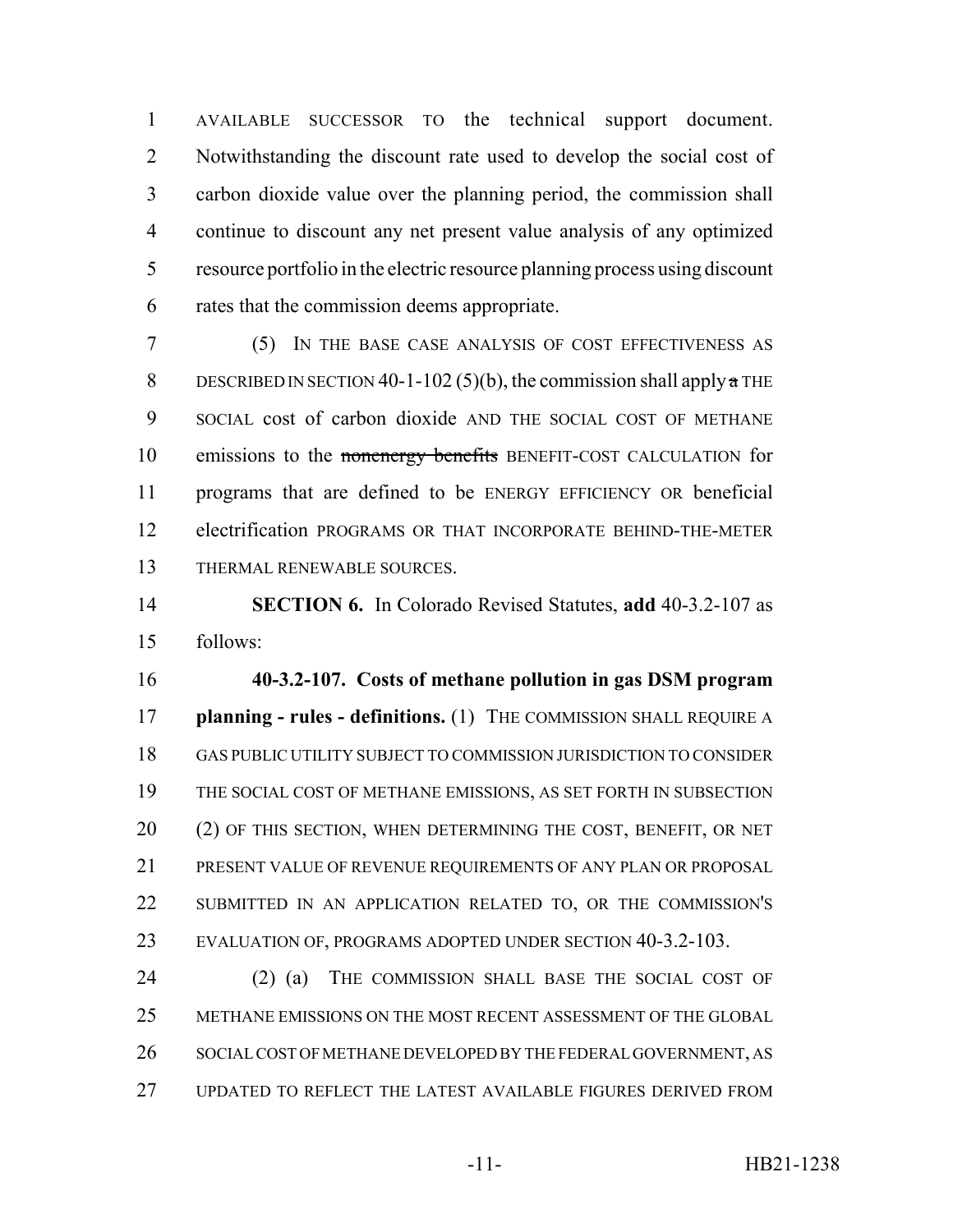PEER-REVIEWED, PUBLISHED STUDIES; EXCEPT THAT, BEGINNING ON THE EFFECTIVE DATE OF THIS SECTION, THE COMMISSION SHALL USE A SOCIAL COST OF METHANE OF NOT LESS THAN ONE THOUSAND NINETY DOLLARS PER SHORT TON. THE COMMISSION SHALL MODIFY THE SOCIAL COST OF METHANE EMISSIONS BASED ON ESCALATION RATES OF THE 2020 BASE COST BY AN AMOUNT THAT IS EQUAL TO OR GREATER THAN THE CENTRAL VALUE ESCALATION RATES ESTABLISHED IN THE ADDENDUM TO THE TECHNICAL SUPPORT DOCUMENT AND SHALL USE A DISCOUNT RATE THAT DOES NOT EXCEED THE LESSER OF TWO AND ONE-HALF PERCENT OR ANY LOWER VALUE ESTABLISHED BY THE MOST RECENT AVAILABLE SUCCESSOR 11 TO THE TECHNICAL SUPPORT DOCUMENT.

 (b) WHEN CALCULATING THE COST OF METHANE EMISSIONS FOR ANY PURPOSE LISTED IN SUBSECTION (1) OF THIS SECTION, THE COMMISSION SHALL OBTAIN AND APPLY THE BEST AVAILABLE VALUES FOR NATURAL GAS LEAKAGE DURING THE EXTRACTION, PROCESSING, TRANSPORTATION, AND DELIVERY OF NATURAL GAS BY THE GAS PUBLIC UTILITY AS WELL AS LEAKAGE FROM PIPING OR OTHER EQUIPMENT ON CUSTOMER PREMISES. THE COMMISSION SHALL TAKE INTO ACCOUNT ANY RELEVANT DATA AND EMISSIONS ACCOUNTING METHODOLOGIES DEVELOPED BY THE AIR QUALITY CONTROL COMMISSION PURSUANT TO SECTION 25-7-140 REGARDING METHANE LEAKAGE RATES AND THE APPROPRIATE GLOBAL WARMING POTENTIAL OF METHANE. THE COMMISSION SHALL USE THE SAME DISCOUNT RATE AS THAT USED TO DEVELOP THE FEDERAL SOCIAL COST OF METHANE, AS SET FORTH IN THE ADDENDUM TO THE TECHNICAL SUPPORT DOCUMENT.

26 (c) NOTWITHSTANDING THE DISCOUNT RATE USED FOR THE COST OF METHANE EMISSIONS, THE COMMISSION SHALL DISCOUNT OTHER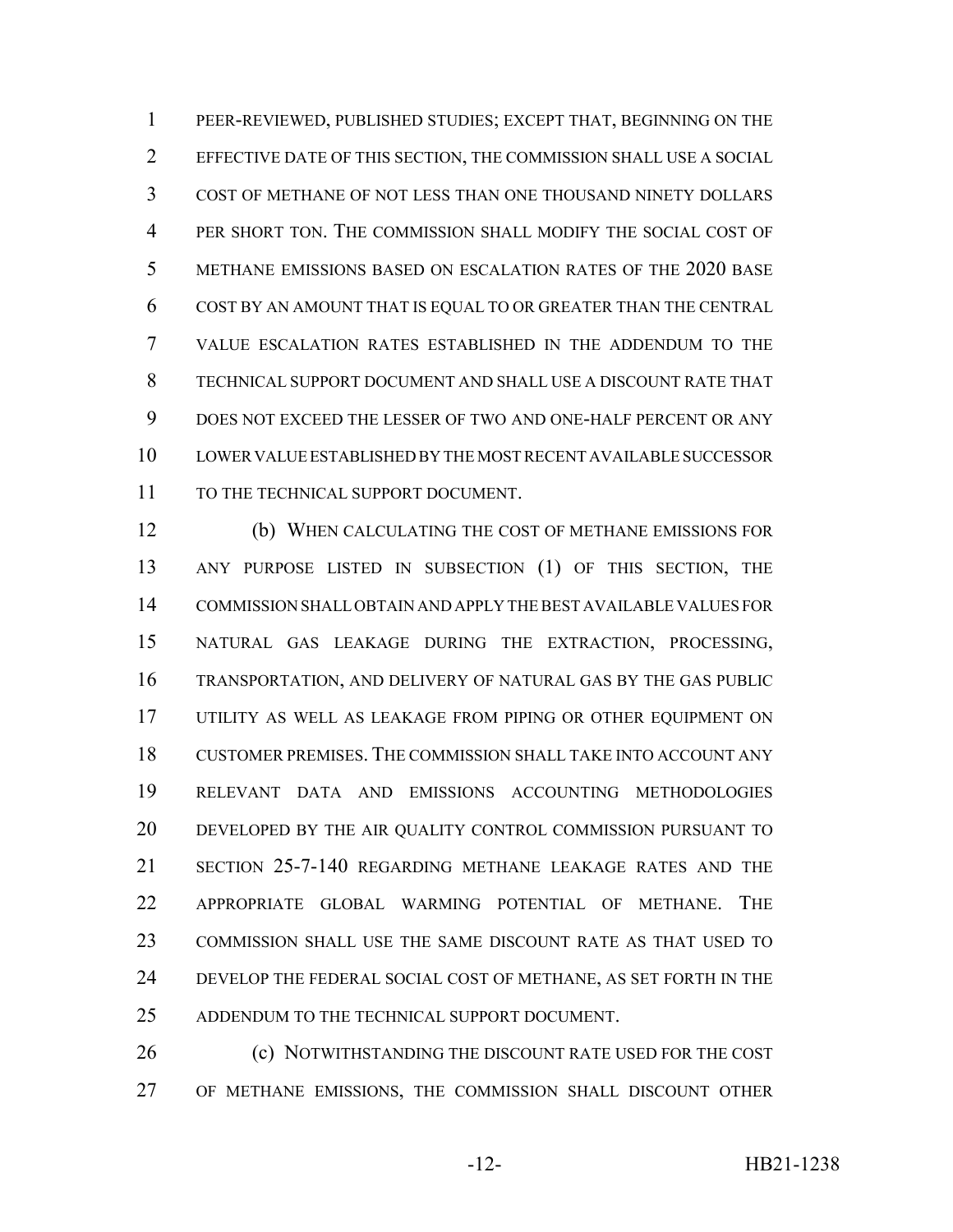FUTURE COST STREAMS INTO THE NET PRESENT VALUE ANALYSIS OF ANY 2 RESOURCE PORTFOLIO IN THE GAS DSM PROGRAM PLANNING PROCESS USING A DISCOUNT RATE THAT THE COMMISSION DEEMS RELEVANT TO THE PARTIES RESPONSIBLE FOR FINANCING OR PAYING THESE FUTURE COSTS. WHEN RATEPAYERS ARE COVERING COSTS WITHOUT INVESTMENT FROM GAS PUBLIC UTILITIES, SUCH AS ENVIRONMENTAL COSTS OR PASS-THROUGH FUEL COSTS, THE COMMISSION SHALL GIVE CONSIDERATION TO DISCOUNTING THOSE COSTS WITH A STABLE LONG-TERM INFLATION RATE THAT, IN THE COMMISSION'S JUDGMENT, ACCURATELY REPRESENTS THE NET PRESENT VALUE OF FUTURE CASH FLOWS EXPERIENCED BY RATEPAYERS.

12 (3) AS USED IN THIS SECTION:

 (a) "ADDENDUM TO THE TECHNICAL SUPPORT DOCUMENT" MEANS THE 2016 ADDENDUM OF THE FEDERAL INTERAGENCY WORKING GROUP ON SOCIAL COST OF GREENHOUSE GASES, ENTITLED "ADDENDUM TO TECHNICAL SUPPORT DOCUMENT ON SOCIAL COST OF CARBON FOR REGULATORY IMPACT ANALYSIS UNDER EXECUTIVE ORDER 12866: APPLICATION OF THE METHODOLOGY TO ESTIMATE THE SOCIAL COST OF METHANE AND THE SOCIAL COST OF NITROUS OXIDE".

 (b) "TECHNICAL SUPPORT DOCUMENT" MEANS THE 2016 TECHNICAL SUPPORT DOCUMENT OF THE FEDERAL INTERAGENCY WORKING GROUP ON SOCIAL COST OF GREENHOUSE GASES, ENTITLED "TECHNICAL UPDATE OF THE SOCIAL COST OF CARBON FOR REGULATORY IMPACT ANALYSIS UNDER EXECUTIVE ORDER 12866".

 **SECTION 7. Applicability.** This act applies to plans, applications, or other documents reviewed by the public utilities commission on or after the effective date of this act.